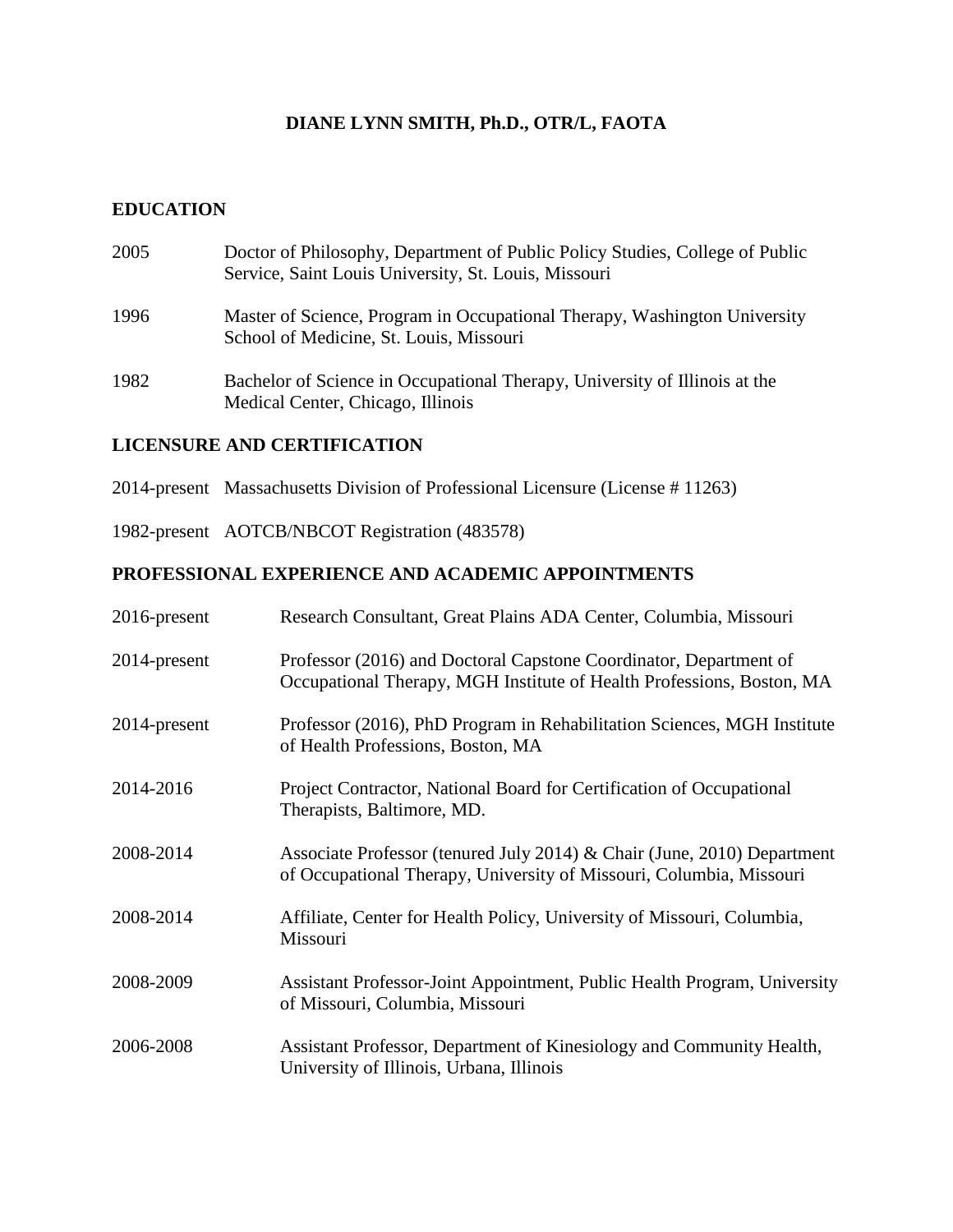| 1995-2006 | Assistant Professor, Department of Occupational Therapy, Saint Louis<br>University, St. Louis, Missouri       |
|-----------|---------------------------------------------------------------------------------------------------------------|
| 1991-1995 | Manager, Occupational Therapy and Outpatient Rehabilitation, Barnes-<br>Jewish Hospital, St. Louis, Missouri  |
| 1992-1995 | Instructor, Program in Occupational Therapy, Washington University<br>School of Medicine, St. Louis, Missouri |
| 1991      | Consultant & Hand Therapy Coordinator, Walt Disney World Physical<br>Therapy, Lake Buena Vista, Florida       |
| 1989-1991 | Occupational Therapy Coordinator, Watson Clinic Center for<br>Rehabilitative Medicine, Lakeland, Florida      |
| 1987-1989 | Administrator/Assistant Administrator, Healthsouth Rehabilitation Center<br>of Orlando, Winter Park, Florida  |
| 1985-1987 | Director of Occupational Therapy, Healthsouth Rehabilitation Center of<br>Orlando, Winter Park, Florida       |
| 1984-1985 | Occupational Therapist, Orlando Regional Medical Center, Orlando,<br>Florida                                  |
| 1982-1984 | Occupational Therapist, Rural Champaign County Special Education<br>Cooperative, Champaign, Illinois          |

# **HONORS**

| 2014 | MGH Institute of Health Professions Department of Occupational Therapy          |
|------|---------------------------------------------------------------------------------|
|      | <b>Award for Faculty Excellence</b>                                             |
| 2010 | Management Development Program, Harvard University Graduate School              |
| 2010 | Leadership Development Program, University of Missouri                          |
| 2009 | American Occupational Therapy Association, Roster of Fellows.                   |
| 2005 | Saint Louis University School of Allied Health Professions Scholar of the Year. |
|      |                                                                                 |

# **GRANTS**

Funded

2016-2021 Disability and Rehabilitation Research Projects (DRRP): Americans with Disabilities Act (ADA) National Network Regional Centers HHS-2016-ACL-NIDILRR-DP-0143. Role: Research Consultant. National Institute for Disability and Rehabilitation Research. (4,999,999.00)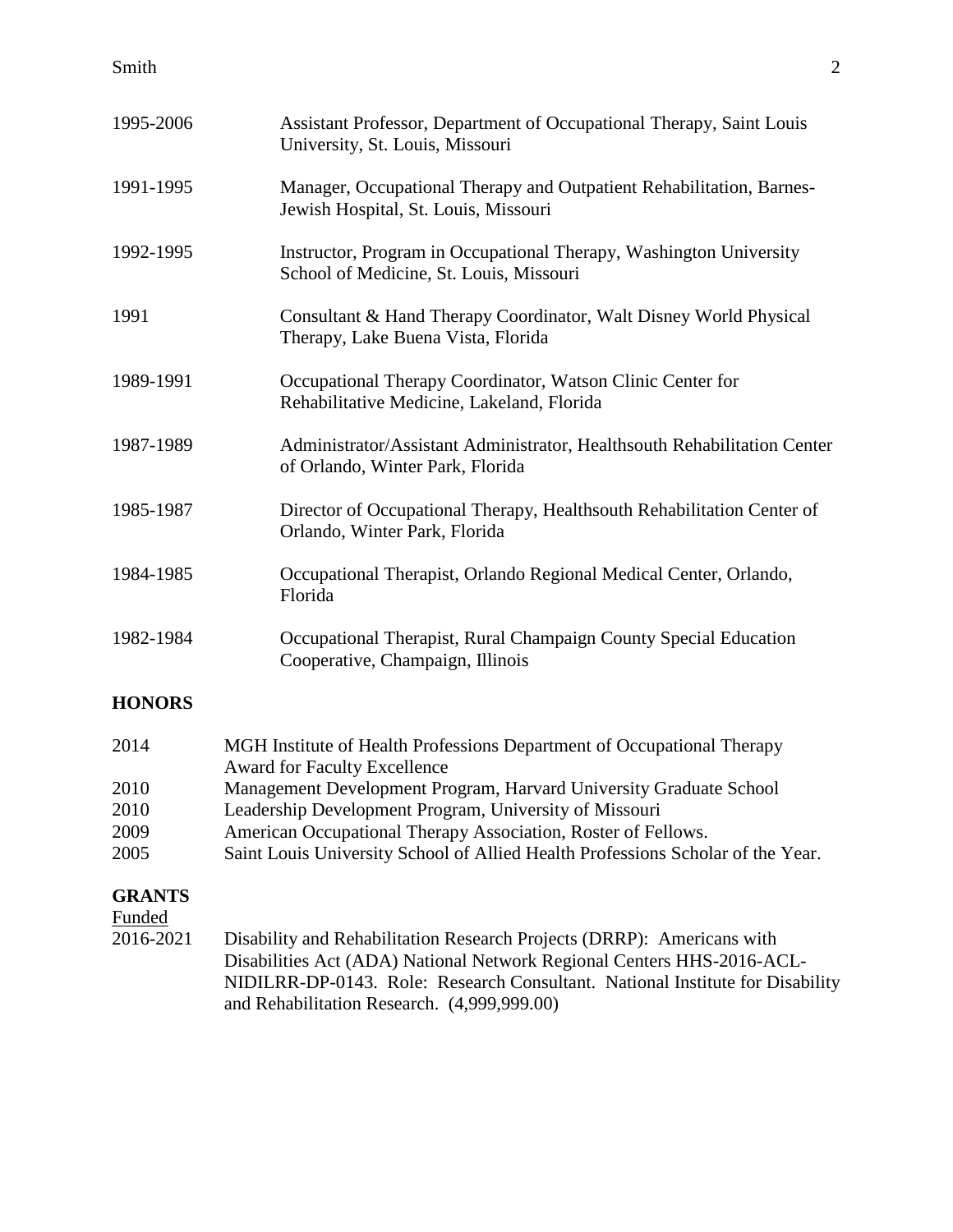#### Smith 3

| 2012-2014 | Disability and Rehabilitation Research Projects (DRRP): Americans with<br>Disabilities Act (ADA) National Network Regional Centers CFDA Number<br>84.133A-6. Role: Research Consultant. National Institute for Disability and<br>Rehabilitation Research. (4,999,999.00) |
|-----------|--------------------------------------------------------------------------------------------------------------------------------------------------------------------------------------------------------------------------------------------------------------------------|
| 2011-2012 | Adapting and Evaluating the Health Literacy Universal Precautions Toolkit. Role:<br>Principal Investigator. University of Missouri Research Board Grant<br>$(\$29,448.00)$                                                                                               |
| 2011-2012 | Evaluating the Effectiveness of the Health Literacy Environment Review Process.<br>Role: Principal Investigator. University of Missouri Research Council Grant<br>$(\$7,067.00)$                                                                                         |
| 2010-2014 | Health Literacy Missouri Grant, Role: Investigator. Missouri Foundation for<br>Health, (\$677,069.00).                                                                                                                                                                   |
| 2008-2010 | Missouri Health Equity Collaborative Grant. Role: Co-Principal Investigator.<br>Missouri Foundation for Health, (\$351,776.00).                                                                                                                                          |
| 2006      | Examining Disparities in Access to Health Care Due to Cost for Women with<br>Disabilities. Role: Principal Investigator. University of Illinois Campus Research<br>Board Grant. (\$6,575.00).                                                                            |
| 2005      | Examining Employment Status of Persons with Disabilities by Type of Disability.<br>Role: Principal Investigator. Saint Louis University Summer Research Grant<br>(\$4,587.00) Supplemental Award: Stroble Summer Research Grant Winner.<br>(\$1000)                      |
| 1999      | Job Satisfaction and the Rehabilitation Professional, Part II. Role: Principal<br>Investigator Saint Louis University Summer Research Grant: (\$3100.00)                                                                                                                 |
| 1997-1998 | Evaluating the Professional Behaviors of Entry Level Occupational Therapy<br>Students. Role: Principal Investigator. Saint Louis University School of Allied<br>Health Faculty Research Award: (\$2200.00)                                                               |
| 1997-1998 | Curriculum Development in Ergonomics. Role: Co-Principal Investigator. Saint<br>Louis University School of Allied Health Faculty Development Award:<br>(\$1500.00)                                                                                                       |

# **PUBLICATIONS**

# Peer Reviewed Journals

Leslie, C., Smith, D.L., & Nicolas, P.K. (in press). Health literacy understanding of early intervention providers: A scoping review. *Journal of Nurse Practitioners.*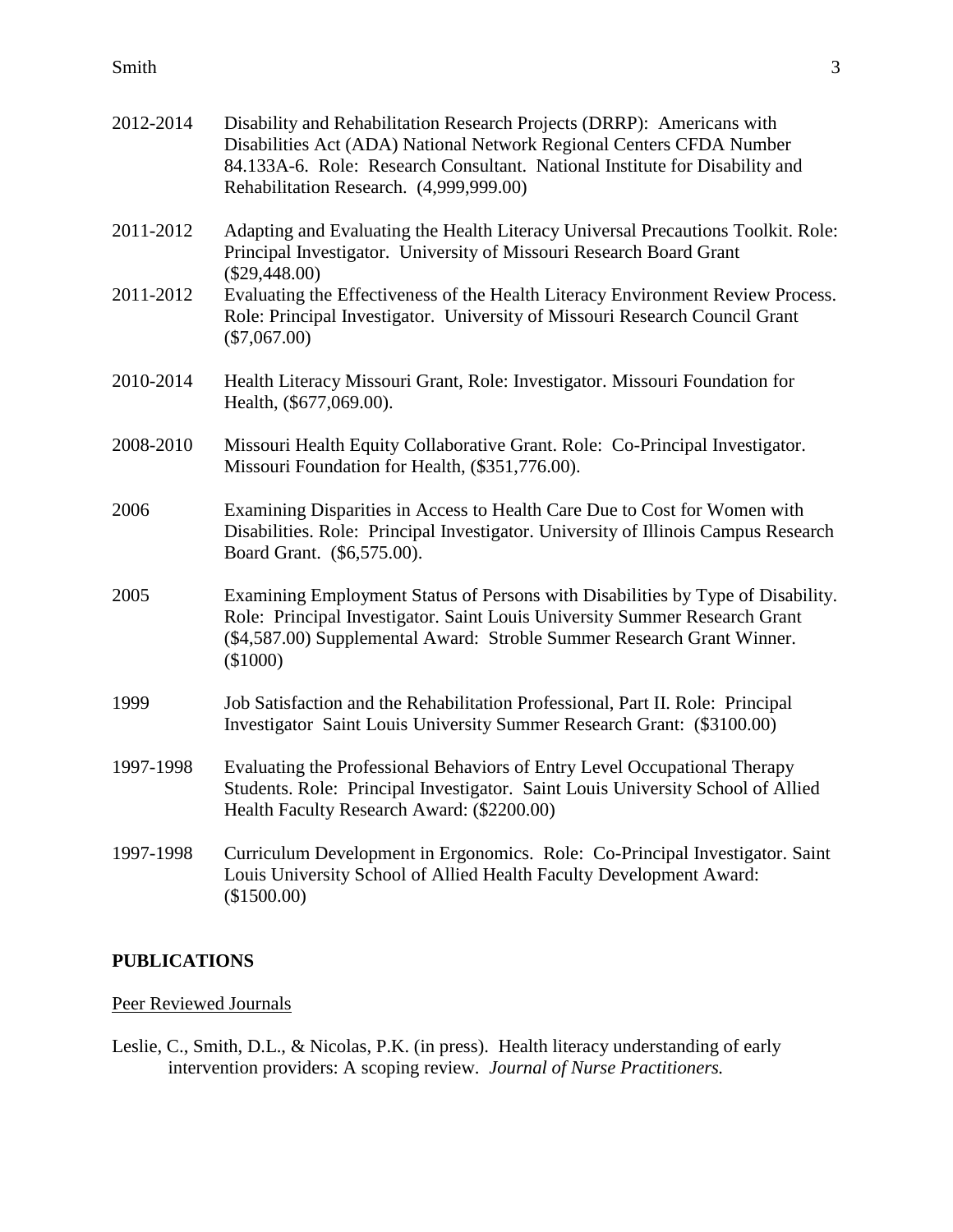- Jaegers, L.A. Skinner, E., Conners, B., Hayes, C., West-Bruce, S., Vaughn, M.G., Smith, D.L.& Barney, K.F (in press). Evaluation of jail-based occupational therapy transition and integration services program for community re-entry. *American Journal of Occupational Therapy*
- Erler, K.S., Juengst, S.B., Smith, D.L., O'Neill-Pirozzi, T.M., Novack, T.A., Berquist, T.F., .. Whitneck, G.G. (2018). Examining driving and participation 5 years after traumatic brain injury. *OTJR: Occupation, Participation and Health, 38,* 143-150*.*
- Smith, D.L., Atmatzidis, K., Capogreco, M., Lloyd-Randolfi, D., & Seman, V. (2016). Evidence-based interventions for increasing work participation for persons with disabilities: A systematic review. *OTJR: Occupation, Participation and Health, 131 (suppl.),* 1-11.
- Wint, A.J., Smith, D.L., & Iezzoni, L.I. (2016). Mothers with physical disability: Childcare adaptations at home. *American Journal of Occupational Therapy, 70,* 7006220060p1- 7006220060p7. doi:10.5014/ajot.2016.021477
- Smith, D.L. (2015). Does the type of disability and participation in rehabilitation affect satisfaction of stroke survivors? Results from the 2013 Behavioral Risk Factor Surveillance System (BRFSS). *Disability and Health Journal, 8,* 557-563.
- Smith, D. L. & Notaro, S.J. (2015). Is emergency preparedness a "disaster" for people with disabilities in the US? Results from the 2006-2012 BRFSS. *Disability & Society,30,*  401-418.
- Smith, D.L. (2015). Examining patient-centered communication and access for veterans with disabilities. *Military Medicine, 180,* 454-463.
- Smith, D.L. (2015). The relationship between disability and employment for veterans from the 2010 Medical Expenditure Panel Survey (MEPS). *Work, 51,* 349-363.
- Smith, D.L. (2014) The relationship between employment and veteran status, disability and gender from the 2004-2011 Behavioral Risk Factor Surveillance System (BRFSS). *Work, 49,* 325-334.
- Smith, D.L. (2013). Disability, employment and stress regarding ability to pay for housing and healthy food. *Work, 45,*449-463*.*
- Smith, D.L. (2013). The relationship of age and satisfaction with physician-patient communication from the 2009 Medical Expenditure Panel Survey (MEPS). *Journal of Communication in Healthcare, 6,* 44-57.
- Hilton, C.L. & Smith, D.L. (2012). Centennial vision: Research focused on children and youth. *American Journal of Occupational Therapy,66,* e39-e51*.*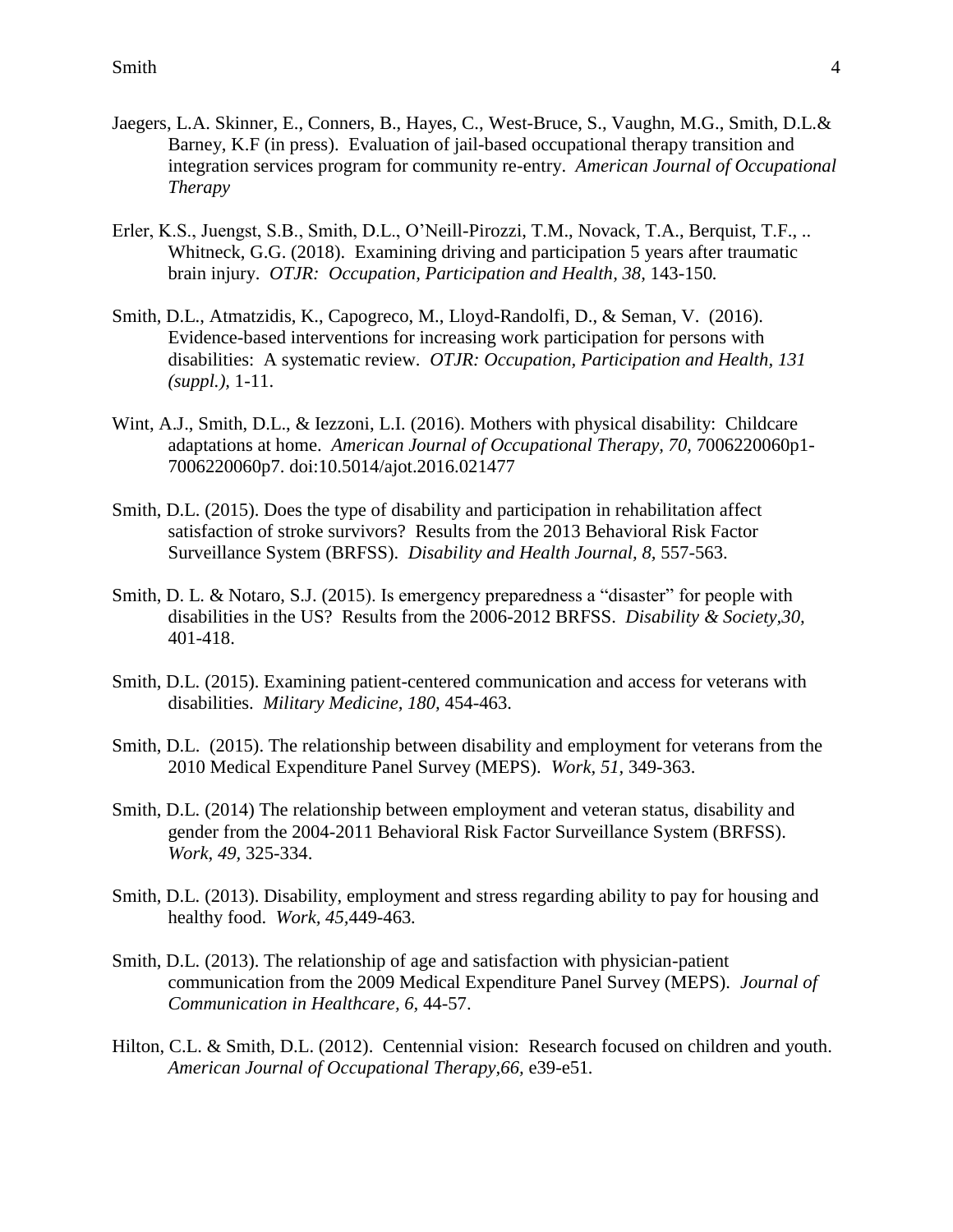- Smith, D.L. & Hudson, S. (2012). Using the Person-Environment-Occupational Performance Conceptual Model as an analyzing framework for health literacy. *Journal of Communication in Healthcare,5,* 3-11.
- Smith, D.L. (2011) Health care consumer's use and trust of health information sources. *Journal of Communication in Healthcare, 4,* 200-210
- Smith, D.L. & Gutman, S.A. (2011). Health literacy in occupational therapy practice and research. *American Journal of Occupational Therapy, 65,* 367-369*.*
- Hilton, C. L., Ackermann, A. & Smith, D. L. (2011). Healthy habit changes in pre-professional college students: Adherence, supports and barriers. *OTJR: Occupation, Participation and Health, 31,* 64-72. doi: 10.3928/15394492-20100325-01
- Ryan, D.T., Notaro, S.J. & Smith, D.L. (November/December 2010). Analysis of Medicare Part D and Its Effect on Beneficiaries' Out-Patient Prescription Utilization Patterns. *AAMA Executive Online.*
- Smith, D.L., Hedrick, W., Earhart, H., Galloway, H., & Arndt, A. (2010). Evaluating two health care facilities' ability to meet health literacy needs: A role for occupational therapy. *Occupational Therapy in Health Care, 4,* 348-359*.*
- Smith, D.L. (2010). Health Care Disparities for Persons with Limited English Proficiency: Relationships from the 2006 Medical Expenditure Panel Survey (MEPS). *Journal of Health Disparities Research and Practice, 3,* 57-67*.*
- Smith, D.L. (2009). Disparities in Patient-Physician Communication for Persons with a Disability from the 2006 Medical Expenditure Panel Study (MEPS). *Disability and Health, 2,* 206-215*.*
- Smith, D.L. & Ruiz, M.S. (2009). Disparities in access to health care due to cost for women with disabilities in the US. *Journal of Rehabilitation, 75,* 3-10*.*
- Smith, D.L., Notaro, S.J., & Smith, S.A. (2009). Bioterrorism and the College Campus: Student Perceptions of Emergency Preparedness. *Journal of Emergency Management, 7,* 53-64.
- Smith, D.L. & Notaro, S.J. (2009). Personal emergency preparedness for people with disabilities from the 2006-2007 Behavioral Risk Factor Surveillance System. *Disability and Health, 2,* 86-94.
- Smith, D.L. & Alston, R.J. (2009). Effects of race and disability on life satisfaction. *Journal of Rehabilitation, 75,* 3-9*.*
- Smith, D.L. & Hilton, C.A. (2008). Violence against women with disabilities: Occupational injustice as an analyzing framework. *Journal of Occupational Science, 15,*166-172*.*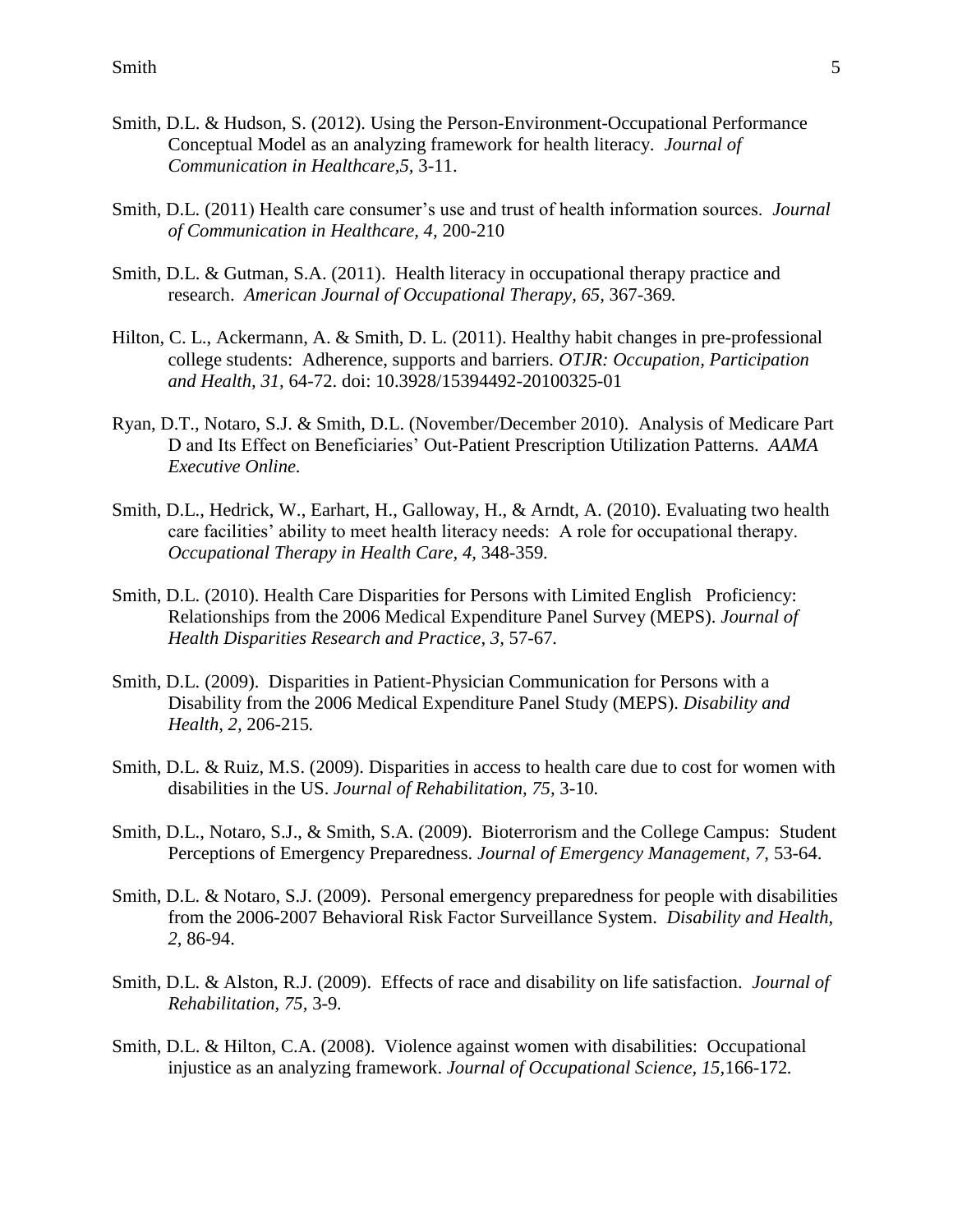- Smith, D.L. (2008). Health care for older adults with disabilities: Access and policy. *Topics in Geriatric Rehabilitation, 24,* 192-203.
- Smith, D.L. & Notaro, S.J. (2008). Physicians' perceptions of clinical doctorates in physical and occupational therapy. *AAMA Executive Online,3.*
- Smith, D.L. (2008). Disparities in health care access for women with disabilities in the US from the 2006 National Health Interview Survey (NHIS). *Disability and Health, 1,* 79-88*.*
- Smith, D.L. (2008). Disability, gender and intimate partner violence: Relationships and risks from the behavioral risk factor surveillance system. *Sexuality and Disability, 26,* 15-28*.*
- Smith, D.L. & Strauser, D.R. (2007). Examining the impact of physical and sexual abuse on the employment of women with disabilities: An exploratory analysis. *Disability and Rehabilitation, 30,* 1039-1046.
- Smith, D.L. (2007). Practicing occupational therapist's perception of the clinical doctorate in occupational therapy (OTD). *Journal of Allied Health, 36,* 137-140.
- Smith, D.L. (2007). The employment status of women with disabilities from the behavioral risk factor surveillance system. *Work: A Journal of Prevention, Assessment and Rehabilitation, 28,* 1-9.
- Smith, D.L. (2007). The relationship of type of disability and employment status from the behavioral risk factor surveillance survey. *Journal of Rehabilitation, 73*(1), 32-40*.*
- Smith, D.L. (2007). Student perceptions of the use of debate as teaching strategy in the allied health professions. *Journal of Allied Health, 36*, e13-29.
- Schmidt, M.A. & Smith, D.L. (2007). Individuals with disabilities' perceptions on preparedness for the workforce and factors that limit employment. *Work: A Journal of Prevention, Assessment and Rehabilitation, 28,* 13-21.
- Randolph, D.S. (2005). The meaning of workplace discrimination for women with disabilities. *Work: A Journal of Prevention, Assessment and Rehabilitation, 24*, 369-380.
- Randolph, D.S. (2005). Predicting the effect of extrinsic and intrinsic job satisfaction factors on recruitment and retention of rehabilitation professionals. *Journal of Healthcare Management, 50*, 49-60*.*
- Randolph, D.S. (2004). Predicting the effect of disability on employment status and income. *Work: A Journal of Prevention, Assessment and Rehabilitation, 23*, 257-266.
- Randolph, D.S. & Andresen, E.M. (2004). Disability, gender and unemployment relationships in the United States from the behavioral risk surveillance system. *Disability & Society, 19,* 403-414.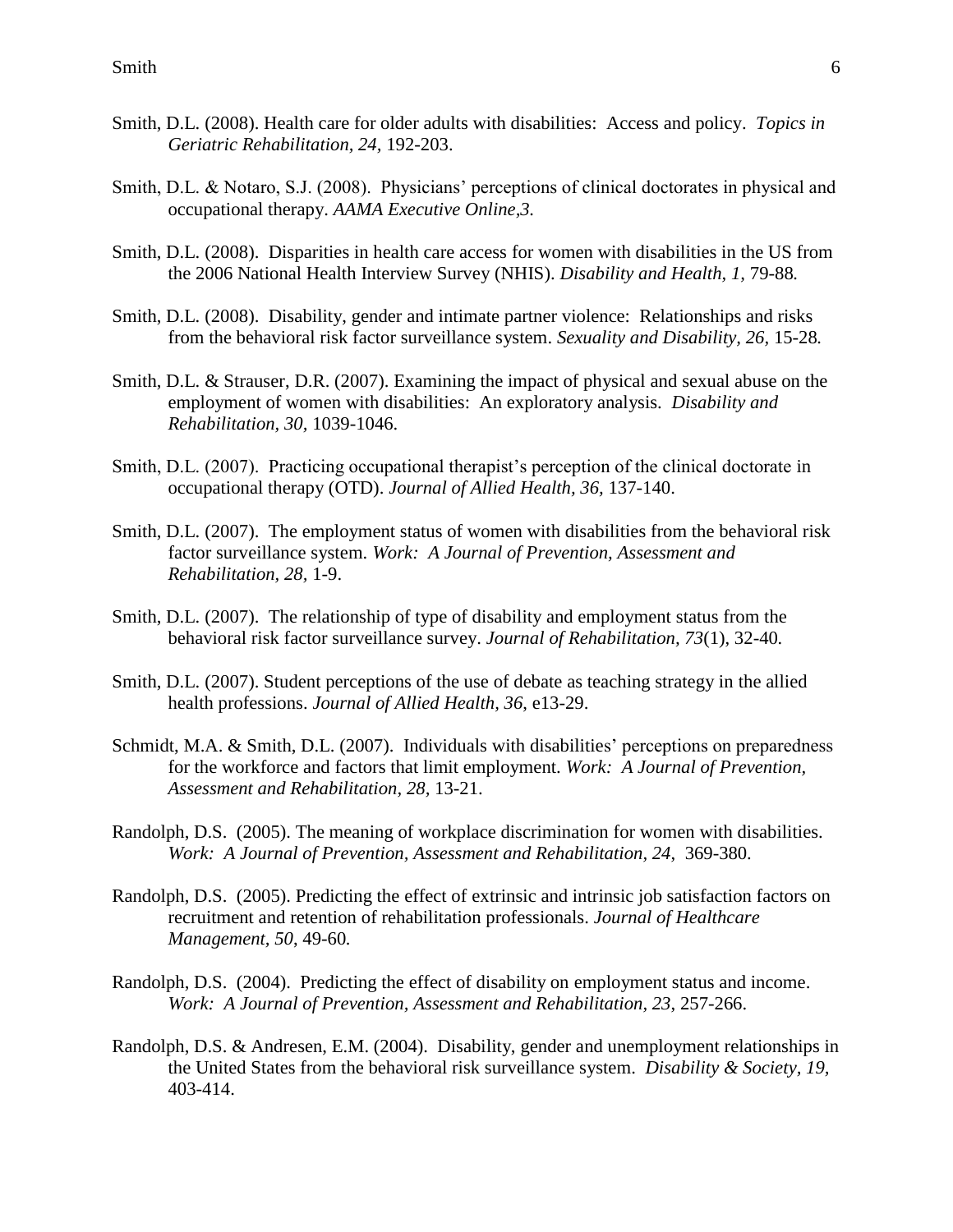Randolph, D.S. (2003). Evaluating the professional behaviors of entry-level occupational therapy students. *Journal of Allied Health, 32,* 116-121.

#### Submitted:

- Smith, D.L., Fleming, K., Brown, L., Allen, A., Baker, J., & Gallagher, M. (submitted). Occupational therapy and environmental sustainability: A scoping review. *Annals of International Occupational Therapy.*
- Ford, A.R., Smith, D.L., & Banister, G. (submitted). Recruitment and retention of minority occupational therapy practitioners. *American Journal of Occupational Therapy.*

#### Non Peer Reviewed Journals

- Kublin, S., Bis, S., Smith, D.L., & Maust, S. (2017, July). Positioning interventions to facilitate fine motor skills in children with CHARGE syndrome and/or deafblindness. *DBI Review,* 71-74.
- Smith, D.L. & Alston, R.J. (Summer/Fall 2008) Employment disparities for minority women with disabilities. *Impact: Feature Issue on Employment and Women with Disabilities, 21*(1), 16-17*.* Minneapolis, MN: University of Minnesota Institute on Community Integration.
- Siler, W.L. & Randolph, D.S. (July, 2006). A clinical look at clinical doctorates. *Chronicle of Higher Education: The Chronicle Review, 52*, B12.
- Barnes, D.S. (December, 1998). Job satisfaction and the rehabilitation professional. *Administration and Management Special Interest Section Quarterly.* 14.

#### Book Chapters

- Smith, D.L. & Concordia, M. (2019). Why is policy important. In K. Jacobs & G. L. McCormack (eds.) *The OT Manager, 6th edition.* Bethesda, MD: AOTA Press.
- Smith, D.L. & Hudson, S.A. (2015). Environmental factors: Health, education, social and public policy. In C. Christiansen, C. Baum, & J. Bass (eds.). *Occupational Therapy: Enabling Performance, Participation and Well-being (4th ed.).* Thorofare, NJ: Slack, Inc.
- Smith, D.L. & Hilton, C.L. (2013). Intimate partner violence: Balancing issues of identity, disability culture and occupational justice to inform occupational therapy practice. In D. Pierce (ed). *Occupational Science for Occupational Therapy.* Thorofare, NJ: Slack, Inc.. pp. 157-167.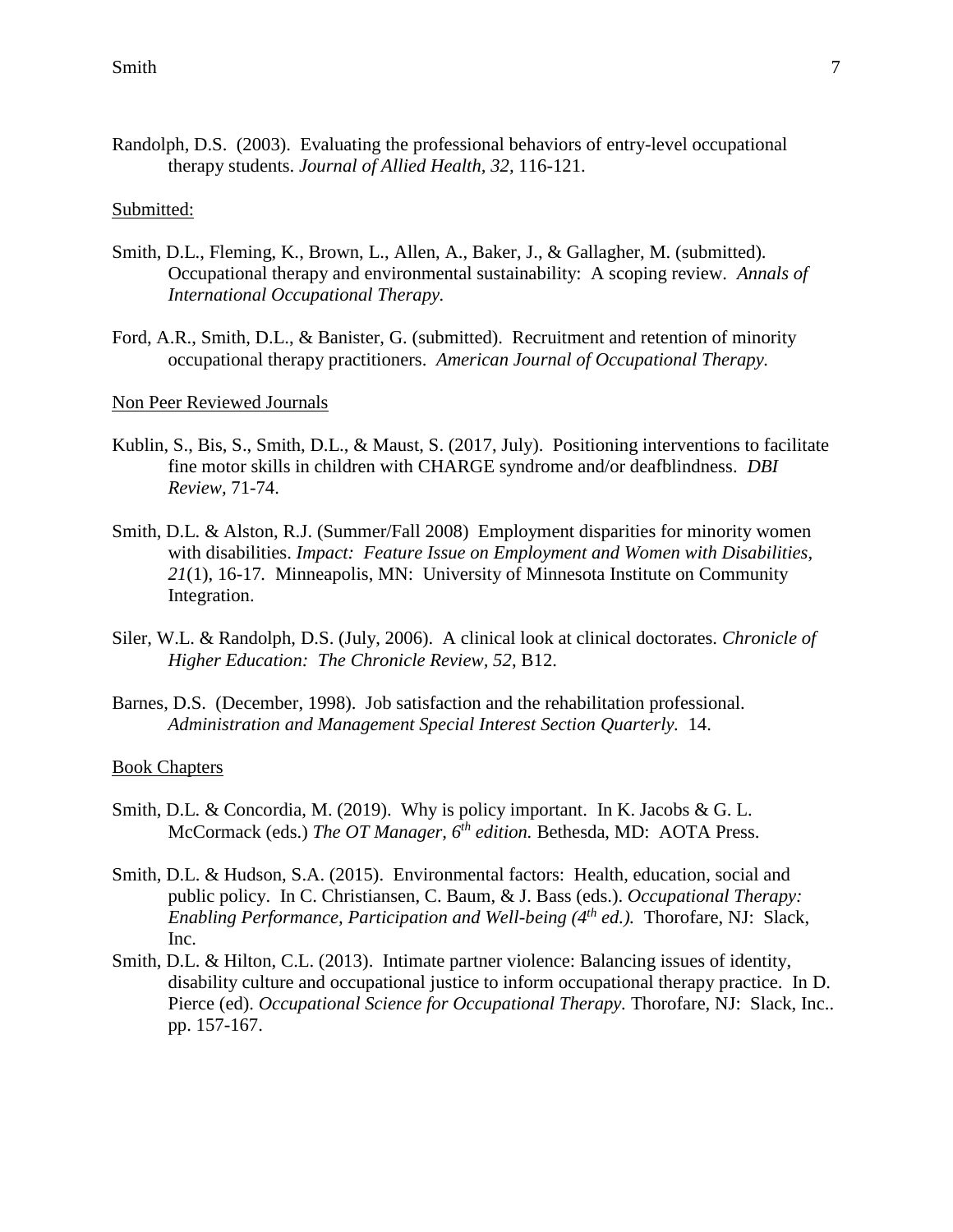- Smith, D.L. (2010). Health disparities in practice and the workplace: A manager's role in ensuring equitable client care. In G. McCormack and K. Jacobs (eds). *The Occupational Therapy Manager,* Rockville, MD: AOTA.
- Harley, D.A., Smith, D.L. & Alston, R.J. (2009). Measures of Independent Living. In E. Mpofu & T. Oakland (eds). *Assessment in Rehabilitation & Health.* Upper Saddle River, NJ: Merrill.
- Smith, D.L. & Alston, R.J. (2009) Employment and Rehabilitation Issues for Minority Women with Disabilities in F. Balcazar, Y. Suarez-Balcazar, T.Taylor-Ritzler, & C. Keys, (eds.) *Race, culture and disability: Rehabilitation science and practice.* Jones and Bartlett: Boston, MA*.*

## **POSTERS/PLATFORMS**

April 2019 Skinner, E., Jaegers, L., Barney, K., Smith, D.L., Conners, B., Hayes, C. *Implementation evaluation of the jail based OT Transition and Integration Services (OTTIS) program.* Poster at the American Occupational Therapy National Conference, New Orleans, LA. April 2019 Fleming, K., Smith, D., Mondejar, O. & Moran, C. *Return to work for persons with burns: A role for OT.* Poster at the American Occupational Therapy National Conference, New Orleans, LA. April 2019 Jenney, N., Smith, D., & Maust, S. *Effective body positions to enhance motor skills for students with deafblindness or CHARGE syndrome.* Poster at the American Occupational Therapy National Conference, New Orleans, LA. April 2019 Allen, A. Smith, D., & Rasmussen, S. *The role of OT in evaluating accessibility and proposing environmentally sustainable solutions to barriers in municipal buildings.* Poster at the American Occupational Therapy National Conference, New Orleans, LA. May 2018 Bellenis, S., Smith, D. & Rejman, S. *Occupational Therapy Delivery in Tanzania: A Program Evaluation of the Plaster House.* World Federation of Occupational Therapists Congress 2018, Cape Town, South Africa. May 2018 Ford, A., Smith D., & Banister, G. *Effectiveness of Mentorship Programs: The Transition and Retention of Minority Women in Healthcare Careers and Leadership Roles within Healthcare.* World Federation of Occupational Therapists Congress 2018, Cape Town, South Africa. May 2015 Smith, D.L. *Examining client-centered communication and access for veterans with disabilities.* Occupational Therapy Summit of Scholars. Los Angeles, CA.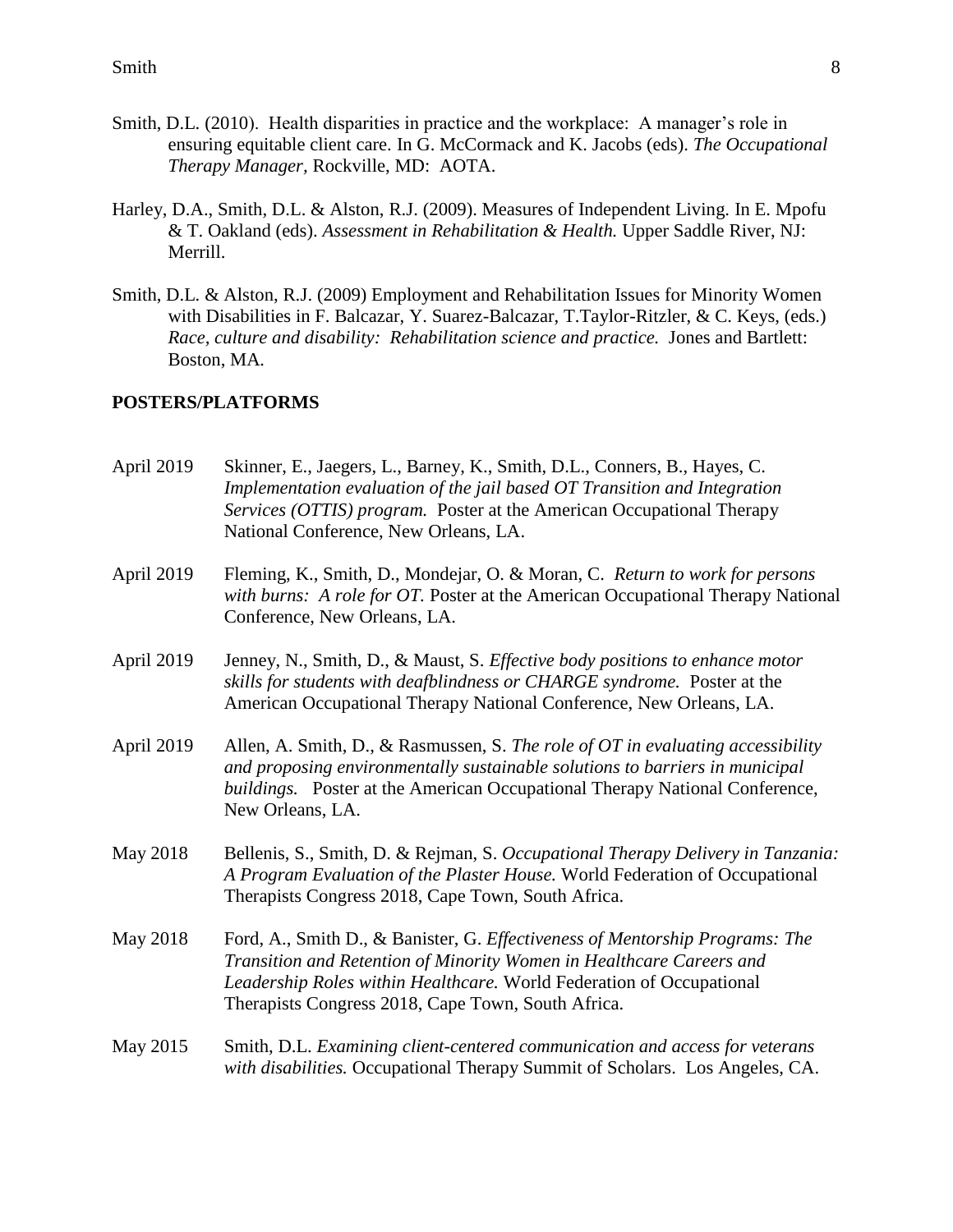| Oct. 2007  | Smith, D.L. & Hilton, C.A. Violence against women with disabilities:<br><i>Occupational injustice as an analyzing framework.</i> Society for the Study of<br>Occupation Research Conference. Albuquerque, NM. |
|------------|---------------------------------------------------------------------------------------------------------------------------------------------------------------------------------------------------------------|
| June, 2005 | Randolph, D.S. Evaluating the effect of the Americans with Disabilities Act on<br>employment status and income for women with disabilities. Invited poster for the                                            |

- *employment status and income for women with disabilities.* Invited poster for the National Conference of the Institute for Women's Policy Research, Washington D.C.
- June, 2003 Randolph, D.S. & Hilton, C.A. *Context: An occupational science baccalaureate course.* Poster at American Occupational Therapy Association National Conference, Washington, D.C.

# **INVITED PRESENTATIONS**

| May 2016        | Smith, D.L. ADA State of the Science Workshop. National Association of<br>Rehabilitation Research and Training Centers, Arlington, VA.                                                                                                      |
|-----------------|---------------------------------------------------------------------------------------------------------------------------------------------------------------------------------------------------------------------------------------------|
| April 2016      | Smith, D.L. American Occupational Therapy Foundation State of the Science<br>Symposium. ADA and the State of Science in Occupational Therapy. American<br>Occupational Therapy Association National Conference, Chicago, IL.                |
| Sept. 2012      | Smith, D.L., Pettyjohn, S. Health facility evaluation. Health Literacy Missouri<br>Summit. Columbia, Missouri. September 27-28, 2012.                                                                                                       |
| Oct. 2011       | Smith, D.L., Hudson, S. Improving patient provider communication: Need and<br>strategies. The Ethics of Effective Communication in Health Care. Center for<br>Health Ethics, University of Missouri, School of Medicine, October 6-8, 2011. |
| Feb. 2010       | Smith, D.L. Disability, gender and intimate partner violence: Relationships from<br>the Behavioral Risk Factor Surveillance System. The Bar Association of<br>Metropolitan St. Louis Annual Social Security Law Update. St. Louis, MO       |
| <b>May 2008</b> | Smith, D.L. Relationship of type of disability and employment. Illinois<br>Rehabilitation Association, Bloomington, IL                                                                                                                      |
| Feb. 2008       | Notaro, S.J., Smith, D.L. Fundamentals of Grantwriting for Public Health. 4th<br>Annual Rural Public Health Institute, University of Illinois at Chicago.                                                                                   |
| July, 2007      | Smith D.L. & Alston, R.J. Employment and rehabilitation issues for minority<br>women with disabilities. Disability, race and culture: State of the science.<br>University of Illinois-Chicago.                                              |
| April, 2007     | Smith D.L. American Occupational Therapy Foundation Annual Research<br>Colloquium. Population Based Research. American Occupational Therapy<br>National Conference, St. Louis, MO.                                                          |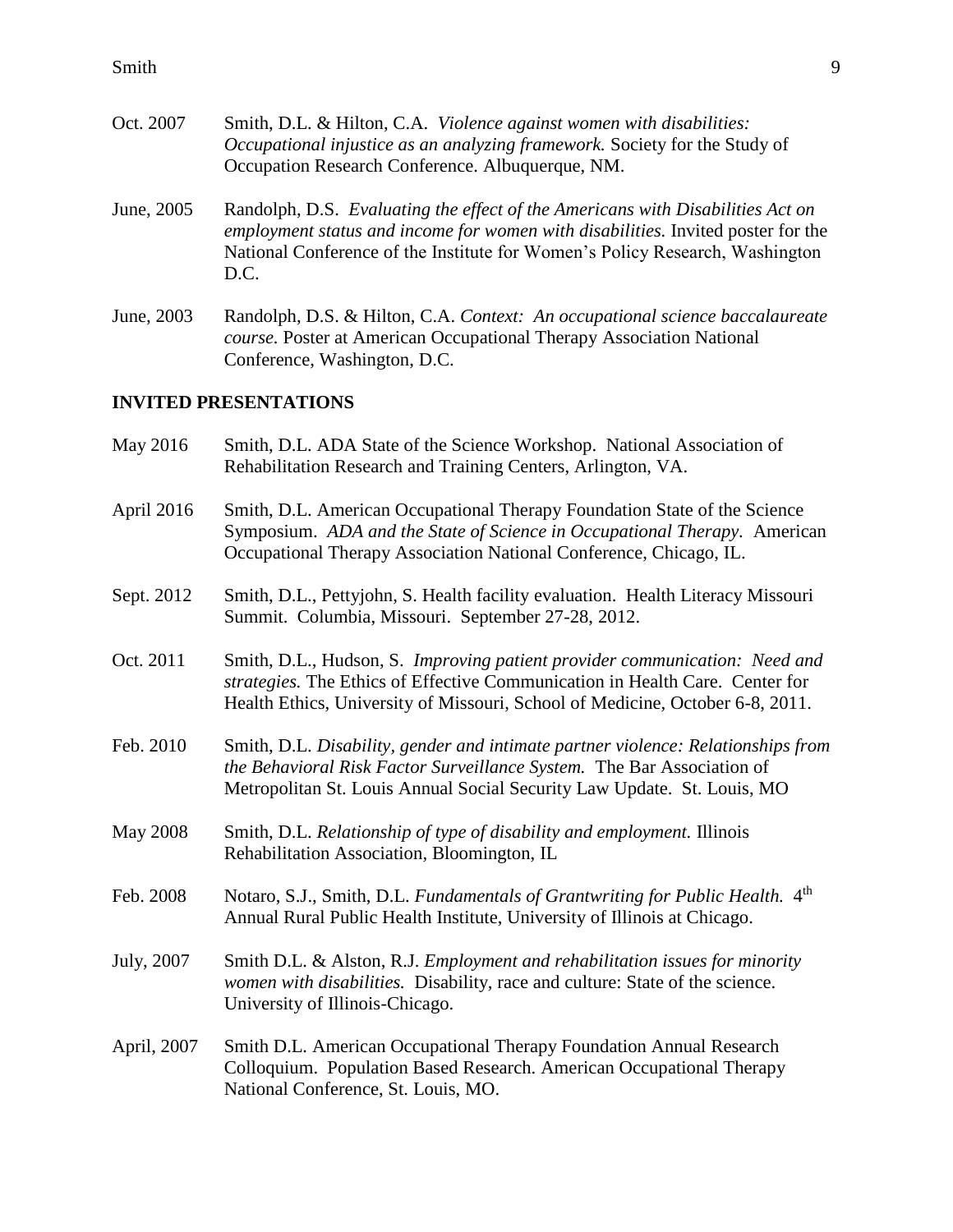#### **PRESENTATIONS**

- April 2019 Smith, D.L., Allen, A., Baker, J., Brown, L., Fleming, K., & Gallagher, M. *Emerging roles for occupational therapy in ecological sustainability: A scoping review.* Reducing the Impact of Climate Change on Health: The Role of Health Care Professionals: A Symposium. Center for Climate Change, Climate Justice and Health. Boston, MA.
- Sept. 2016 Walker, L., & Smith, D.L. *Disability in health professions education: Revisiting technical standards to reduce barriers and increase diversity in admissions.*  National Association of Medical Minority Educators, Inc., Arlington, VA
- April 2016 Schoessow, K., & Smith, D.L. *From laughing to learning-Using humor in the classroom.* EDSIS Buzz Session Faculty Subsection. American Occupational Therapy Association Annual Conference, Chicago, IL
- April 2016 Richards, L., Alverez, L., Bendixen, R., Classen, S., D'Amico, M., Doucet, B., Jirikowic, T., Page, S., & Smith, D.L. *AJOT and OTJR editors share tips to get your manuscript published.* American Occupational Therapy Association Annual Conference, Chicago, IL
- April 2016 Smith, D.L. & Notaro, S.J. *Is emergency preparedness a disaster for people with disabilities? Results from the 2006-2012 BRFSS.* American Occupational Therapy Association Annual Conference, Chicago, IL.
- Oct. 2015 Smith, D.L., Chow, L. *Serving those returning from war: An OT's role.* MAOT Fall Conference, Norwood, MA.
- April 2015 Richards, L., Smith, D.L., Bendixen, R., D'Amico, M., Doucet, B., Mulcahey, M.J. *(AOTA) Getting your research published.* American Occupational Therapy Association Annual Conference, Nashville, TN.
- March 2015 Smith, D.L. *Improving client-practitioner communication, satisfaction and adherence.* Massachusetts Occupational Therapy Association Conference. March 28, 2015. Worchester, MA.
- June 2014 Smith, D.L. *Disaster preparedness of persons with disabilities in the US from the 2006-2012 Behavioral Risk Factor Surveillance System: A role for occupational therapy.* World Federation of Occupational Therapy Congress. Yokohama, Japan.
- April 2014 Smith, D.L. *The relationship between employment and veteran status, disability and gender.* American Occupational Therapy Association Annual Conference. Baltimore, MD.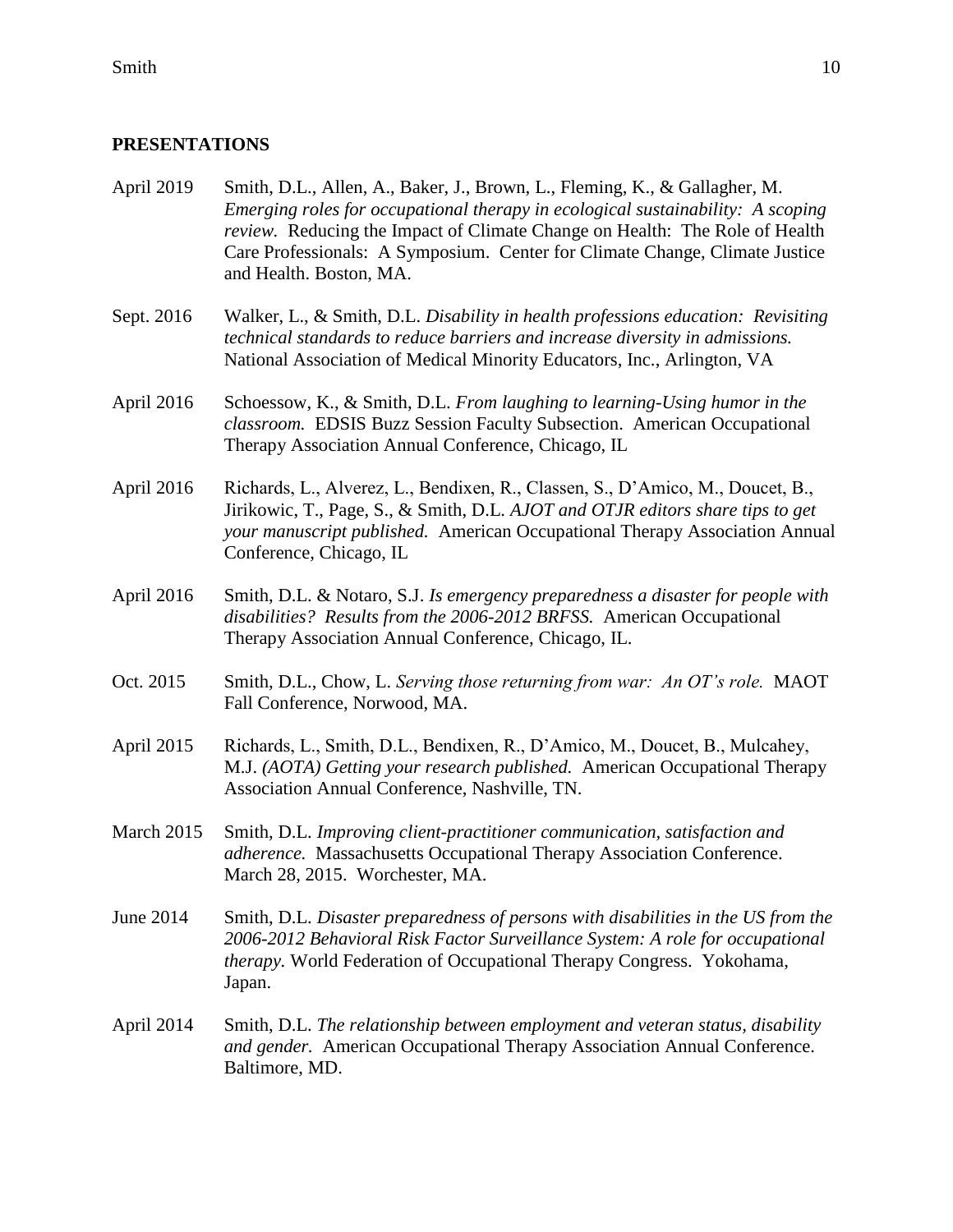| Nov. 2013   | Smith, D.L. Emergency preparedness for persons with disabilities. Missouri<br>Occupational Therapy Association Fall Conference. St. Louis, MO.                                                                                                               |
|-------------|--------------------------------------------------------------------------------------------------------------------------------------------------------------------------------------------------------------------------------------------------------------|
| Nov. 2012   | Smith, D.L., Hudson, S. Improving Patient-Provider Communication. Missouri<br>Occupational Therapy Association Fall Conference. Lake of the Ozarks, MO.                                                                                                      |
| April 2012  | Smith, D.L., Hudson S. Health Literacy: Improving Patient-Provider<br>Communication. Missouri Speech-Language-Hearing Association Conference,<br>Lake of the Ozarks, MO.                                                                                     |
| May 2011    | Hudson, S., Smith, D.L. Empowering patients: A health literacy workshop to<br><i>engage community groups.</i> Institute for Healthcare Advancement's 10 <sup>th</sup> Annual<br>Health Literacy Conference, Irvine, CA.                                      |
| Dec. 2010   | Terry, M.S., Notaro, S.J., & Smith, D.L. (2010, December). Environmental<br>Barriers of Restaurants Inhibit People with Disabilities. Poster session presented<br>at the 4 <sup>th</sup> Annual Center on Health, Aging, & Disability Symposium, Urbana, IL. |
| Nov. 2010   | Smith, D.L., Hudson, S. Creating a health literate environment: Implications for<br>Occupational Therapy. Missouri Occupational Therapy Association Fall<br>Conference. St. Louis, MO.                                                                       |
| Oct. 2010   | Smith, D.L., Gateley, C., Krug, J. Improving patient-provider communication.<br>School of Health Professions Alumni Weekend Continuing Education. Columbia,<br>MO.                                                                                           |
| April, 2010 | Smith, D.L., Hudson, S. Creating a health literate environment: Implications for<br>Occupational Therapy. American Occupational Therapy Association National<br>Conference. Orlando, FL.                                                                     |
| Nov. 2009   | Smith, D.L. Butler, N. The importance of health literacy in ensuring effective<br>client-provider communication: Implications for OT. Missouri Occupational<br>Therapy Association Annual Conference. St. Louis, MO.                                         |
| Sept.2009   | Smith, D.L., Hudson, S., Butler, N. The importance of health literacy in ensuring<br>effective client-provider communication. School of Health Professions Alumni<br>Weekend Continuing Education. Columbia, MO.                                             |
| April 2009  | Smith, D.L. Disparities in health care access for women with disabilities:<br>Implications for occupational therapy intervention and advocacy. American<br>Occupational Therapy Association National Conference. Houston, TX.                                |
| April 2009  | Smith, D.L., Notaro, S.J. Disaster preparedness for persons with disabilities:<br>Occupational therapy's role in developing preparedness programs. American<br>Occupational Therapy Association National Conference. Houston, TX.                            |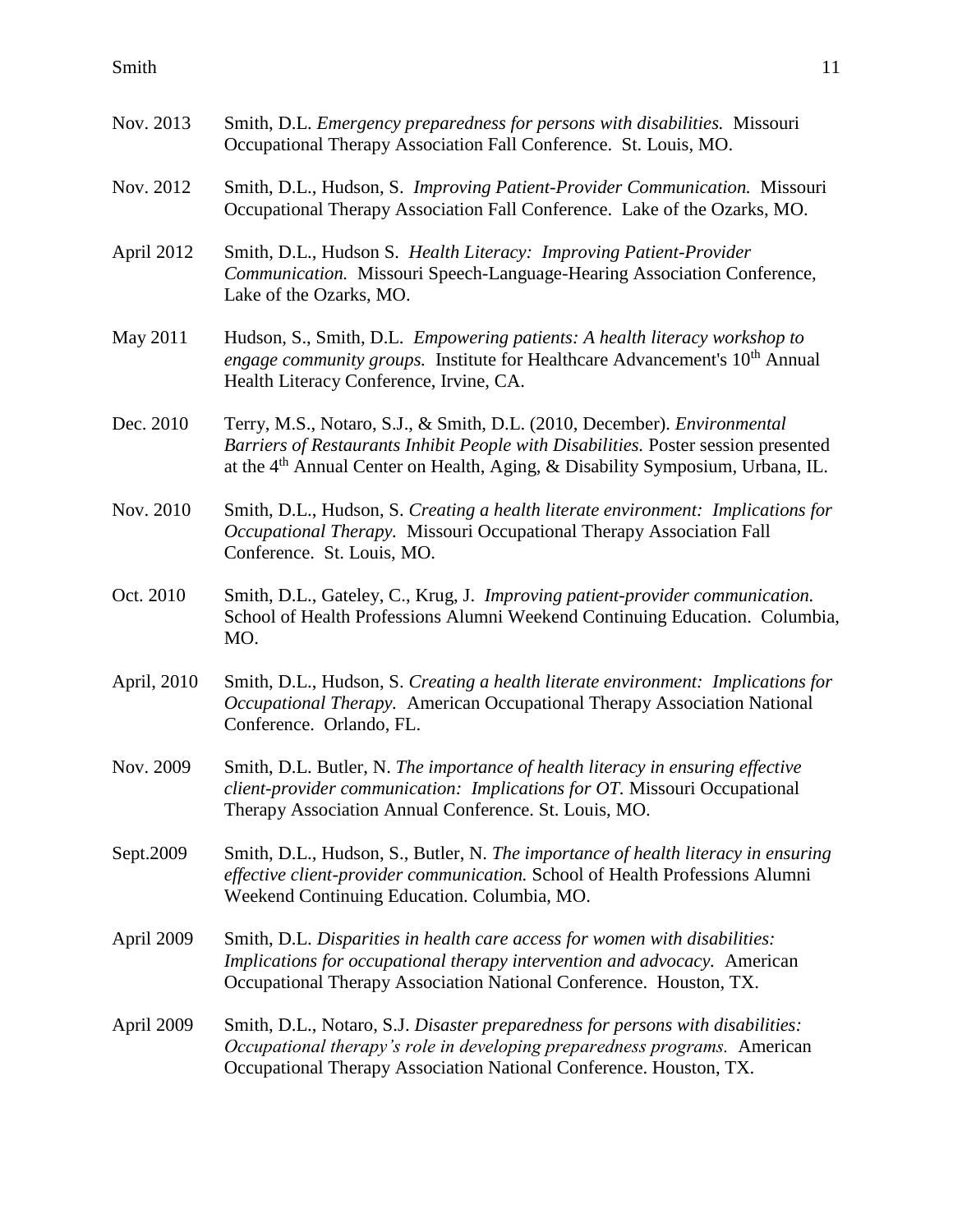| April 2008  | Smith, D.L. Examining the impact of physical and sexual abuse on the<br>employment of persons with disabilities: An exploratory analysis. American<br>Occupational Therapy Association National Conference. Long Beach, CA.       |
|-------------|-----------------------------------------------------------------------------------------------------------------------------------------------------------------------------------------------------------------------------------|
| April 2008  | Smith, D.L. Disability, gender and intimate partner violence: Relationships from<br>the Behavioral Risk Factor Surveillance System. American Occupational Therapy<br>Association National Conference. Long Beach, CA.             |
| Nov. 2007   | Smith, D.L. Disability, gender and intimate partner violence: Relationships from<br>the Behavioral Risk Factor Surveillance System. American Public Health<br>Association Conference. Washington, D.C.                            |
| Nov. 2007   | Smith, D.L. Examining disparities for women with disabilities in accessing health<br>care due to cost. American Public Health Association Conference, Washington,<br>D.C.                                                         |
| Nov. 2007   | Strauser, D.R. & Smith D.L. Examining the impact of physical and sexual abuse<br>on the employment of persons with disabilities: An exploratory analysis.<br>American Public Health Association Conference, Washington, D.C.      |
| April, 2007 | Smith, D.L. Evaluating the employment status of persons with disabilities from<br>the BRFSS (1995-2002). American Occupational Therapy Association National<br>Conference, St. Louis, Missouri.                                   |
| June, 2004  | Randolph, D.S. Taking the pulse of disability studies in schools of public health<br>and health professions: A student's perspective. Paper and panel presentation at<br>the Society for Disability Studies, St. Louis, Missouri. |
| June, 2003  | Randolph, D.S. & Barney, K.F. Utilizing the ICF as a framework in an<br>undergraduate and post-baccalaureate occupation based curriculum. North<br>American Collaborating Center Conference on the ICF, St. Louis, Missouri.      |
| June, 2002  | Barnes, D.S. The meaning of workplace discrimination for women with<br>disabilities. World Federation of Occupational Therapy Conference, Stockholm,<br>Sweden.                                                                   |
| June, 2002  | Barnes, D.S. Job satisfaction and the rehabilitation professional, part II. World<br>Federation of Occupational Therapy Conference, Stockholm, Sweden.                                                                            |
| June, 2001  | Barnes, D.S. The meaning of workplace discrimination for women with<br><i>disabilities</i> . "Not so kind and gentle World: Issues in ethics for disability and<br>aging" Conference. Neuswanger Institute, Chicago, Illinois.    |
| April, 1999 | Barnes, D.S. Evaluating the professional behaviors of entry-level occupational<br>therapy students, part II. American Occupational Therapy Association National<br>Conference, Indianapolis, Indiana.                             |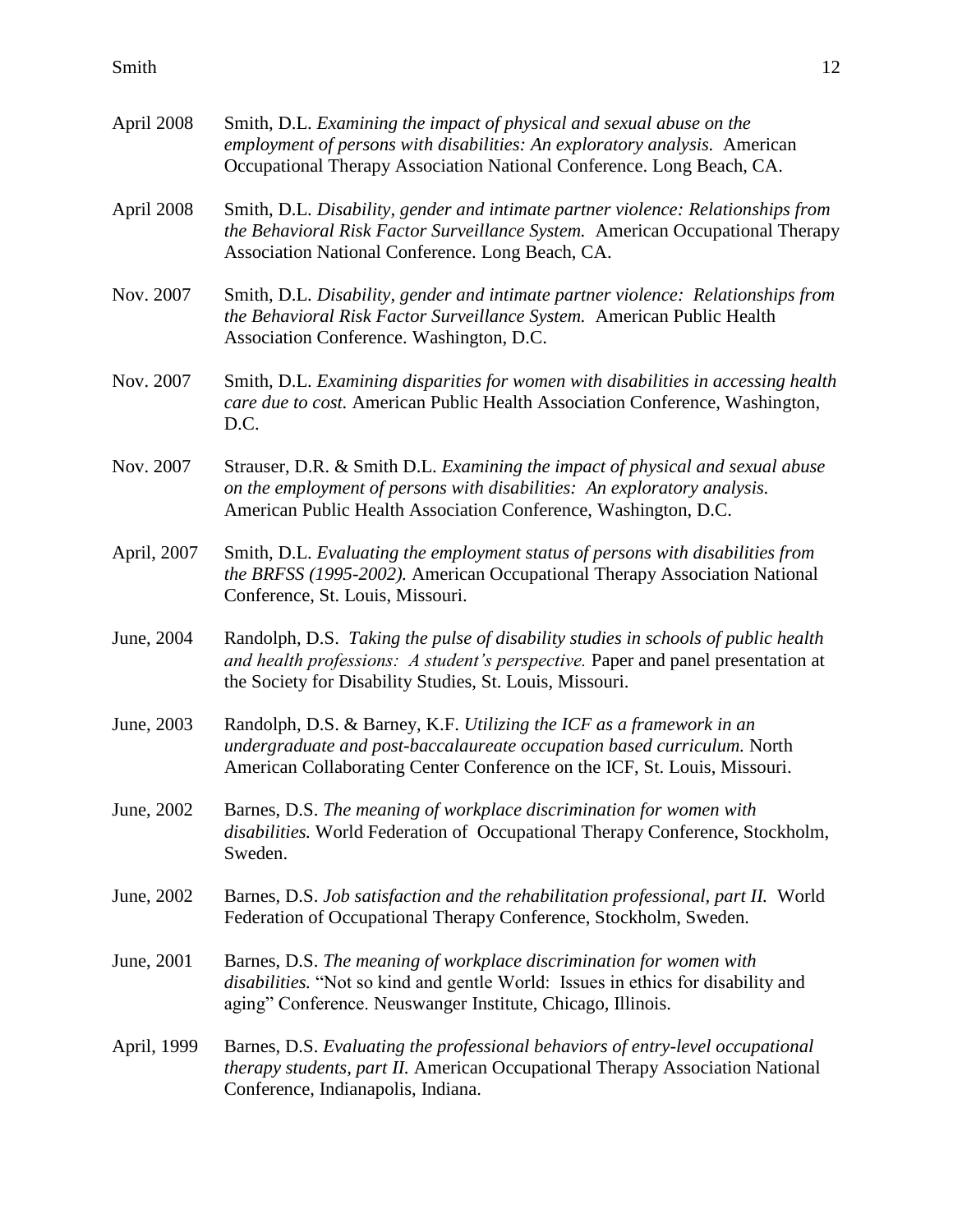| June, 1998 | Barnes, D.S. Evaluating the professional behaviors of entry-level occupational |
|------------|--------------------------------------------------------------------------------|
|            | <i>therapy students.</i> World Federation of Occupational Therapy Conference,  |
|            | Montreal, Canada.                                                              |

April, 1997 Barnes, D.S. *Job satisfaction and the rehabilitation professional.* American Occupational Therapy Association National Conference, Orlando, Florida.

# **PROFESSIONAL ORGANIZATIONS/HONOR SOCIETY MEMBERSHIPS**

| <b>Massachusetts Association of Occupational Therapy</b> |
|----------------------------------------------------------|
| <b>American Public Health Association</b>                |
| Institute for Women's Policy Research                    |
| <b>Society for Disability Studies</b>                    |
| American Association of University Women                 |
| Alpha Eta Allied Health Honor Society                    |
| World Federation of Occupational Therapy                 |
| Missouri Occupational Therapy Association                |
| Florida Occupational Therapy Association                 |
| Illinois Occupational Therapy Association                |
| <b>American Occupational Therapy Association</b>         |
|                                                          |

## **PROFESSIONAL ORGANIZATION SERVICE**

| National        |                                                                   |
|-----------------|-------------------------------------------------------------------|
| 2019            | Accessibility Coordinator, 2019 AOTA National Conference          |
| 2013            | <b>NBCOT Continuing Competency Project</b>                        |
| 2013            | Reviewer, AOTA Education Summit                                   |
| $2011$ -present | Reviewer, Disability and Health Journal                           |
| 2010-present    | Reviewer, Journal of Health Care for the Poor and Underserved     |
| 2009-present    | Associate Editor, American Journal of Occupational Therapy.       |
| 2008-2011       | AOTF Program for the Scholarship of Teaching and Learning Mentor  |
| 2008-present    | Reviewer, Disability and Rehabilitation                           |
| 2006-2009       | Reviewer, Journal of Rehabilitation                               |
| 2006-2009       | Editorial Review Board, American Journal of Occupational Therapy. |
| 2004-present    | American Occupational Therapy Association Conference Reviewer     |

State

| 1993-1995 | Missouri Occupational Therapy Association Public Relations Chair |
|-----------|------------------------------------------------------------------|
| 1985-1987 | Florida Occupational Therapy Association State Meeting Planning  |
|           | Committee                                                        |

# **UNIVERSITY SERVICE**

# MGH INSTITUTE OF HEALTH PROFESSIONS

| Institute |                             |
|-----------|-----------------------------|
| 2019-2020 | <b>Faculty Senate Chair</b> |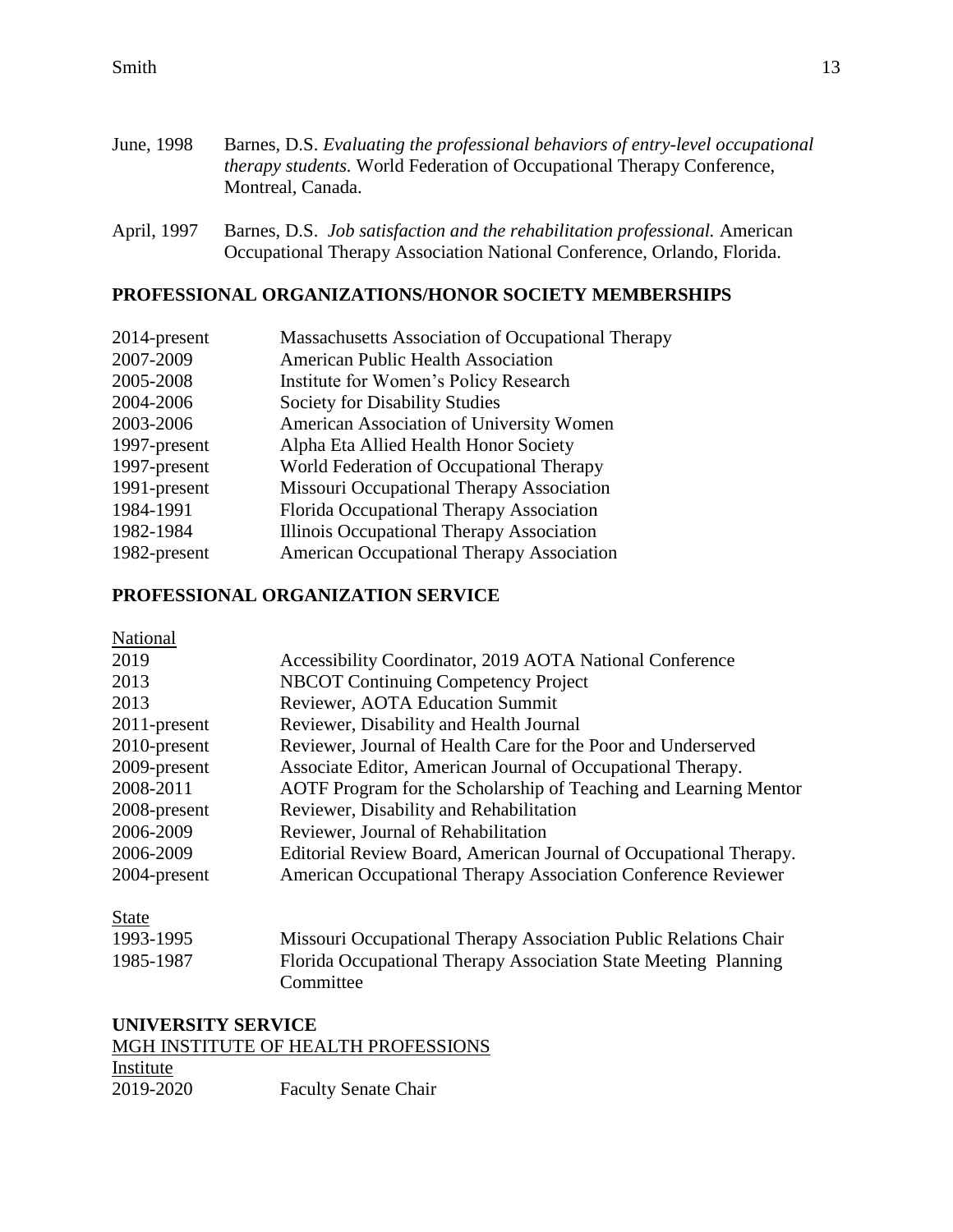| 2018-2019                                    | <b>Faculty Senate Chair-Elect</b>                                    |  |  |
|----------------------------------------------|----------------------------------------------------------------------|--|--|
| School of Health and Rehabilitation Sciences |                                                                      |  |  |
| 2016-2019                                    | Faculty Senator, Rank and Promotion Committee                        |  |  |
| 2015                                         | <b>Baugh Lecture Committee</b>                                       |  |  |
|                                              |                                                                      |  |  |
| Department of Occupational Therapy           |                                                                      |  |  |
| 2014-present                                 | Chair, Admissions Committee                                          |  |  |
| 2014-present                                 | Faculty Advisor, Student Occupational Therapy Association            |  |  |
| 2014-2015                                    | Chair, Faculty Search Committee                                      |  |  |
| UNIVERSITY OF MISSOURI                       |                                                                      |  |  |
| School of Health Professions                 |                                                                      |  |  |
| 2010-present                                 | <b>SHP Executive Committee</b>                                       |  |  |
| 2009-2011                                    | <b>Policy Committee</b>                                              |  |  |
| 2008-2010                                    | Clinical and Research Faculty Promotion Committee                    |  |  |
| 2008-2009                                    | Master of Public Health Executive Committee                          |  |  |
| 2008-2010                                    | Center for Health Policy: Health Literacy Education Committee        |  |  |
| 2008-2010                                    | Center for Health Policy Health Literacy Surveillance Team           |  |  |
|                                              |                                                                      |  |  |
| UNIVERSITY OF ILLINOIS                       |                                                                      |  |  |
| 2007                                         | University Fulbright Interview Committee                             |  |  |
|                                              | Department of Kinesiology & Community Health                         |  |  |
| 2008                                         | <b>Wellness Initiative Committee</b>                                 |  |  |
| 2007-2008                                    | <b>Standards and Credentials Committee</b>                           |  |  |
| <b>SAINT LOUIS UNIVERSITY</b>                |                                                                      |  |  |
| 2005-2006                                    | <b>Graduate School Research Committee</b>                            |  |  |
| 2000-2006                                    | <b>Faculty Governance Committee</b>                                  |  |  |
| 1999-2004                                    | <b>Faculty Senator</b>                                               |  |  |
|                                              | Doisy College of Health Professions/School of Allied Health          |  |  |
| 2005-2006                                    | <b>ADA/Accommodation Committee Chair</b>                             |  |  |
| 2000-2002                                    | <b>Faculty Assembly Chair</b>                                        |  |  |
| 1997-2006                                    | Scholarship Committee                                                |  |  |
| 1995-2000                                    | Alumni Board                                                         |  |  |
| 1995-1997                                    | <b>Faculty Development Committee</b>                                 |  |  |
|                                              |                                                                      |  |  |
| 2005-2006                                    | Department of Occupational Therapy & Occupational Science            |  |  |
| 2001-2004                                    | Professional Programs Administrator                                  |  |  |
| 1999-2001                                    | Undergraduate Team Leader<br>Curriculum Committee Co-chair           |  |  |
|                                              |                                                                      |  |  |
| 1996-2000                                    | Pi Theta Epsilon Faculty Advisor                                     |  |  |
| <b>OTHER SERVICE</b>                         |                                                                      |  |  |
| 2011-2014                                    | Grant Reviewer, National Institute for Disability and Rehabilitation |  |  |
|                                              | Research, Field Initiated Proposals.                                 |  |  |
|                                              |                                                                      |  |  |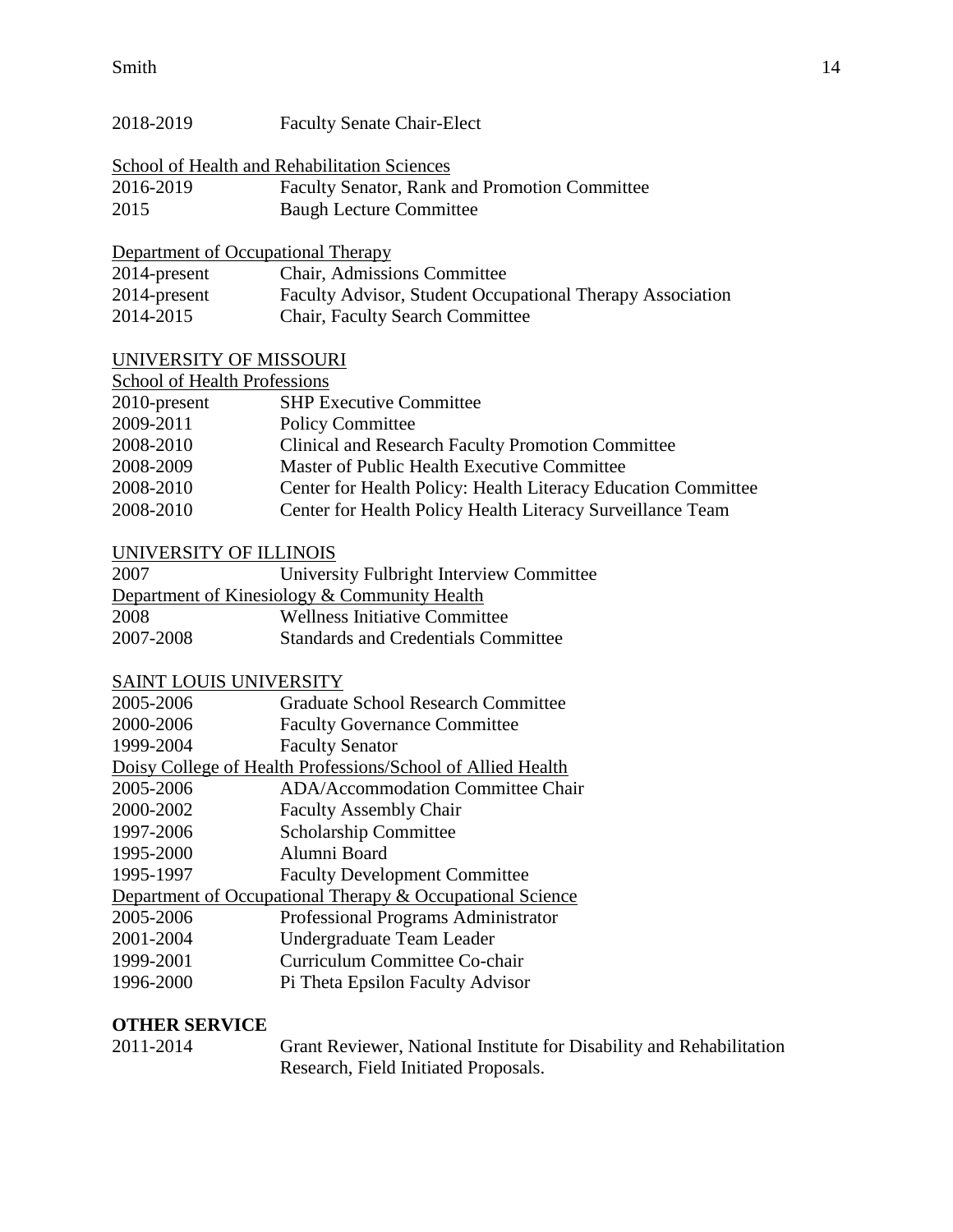| Grant Reviewer, Centers for Disease Control and Prevention (CDC).    |  |  |
|----------------------------------------------------------------------|--|--|
| Proposals for Subcontracts: Development of State Capacity to Conduct |  |  |
| Caregiver Surveillance.                                              |  |  |
| A Woman's Fund, Advisory Board.                                      |  |  |
| Starkloff Disability Institute Board of Director                     |  |  |
|                                                                      |  |  |

# **TEACHING EXPERIENCE**

# MGH INSTITUTE OF HEALTH PROFESSIONS

| 2017            | <b>OT 894</b> | <b>Advanced Doctoral Experience</b> |
|-----------------|---------------|-------------------------------------|
| 2017            | <b>OT 885</b> | <b>Research Process IV</b>          |
| $2016$ -present | OT 612        | <b>Research Process III</b>         |
| $2015$ -present | OT 651        | Occupation, Community & Culture     |
| 2015            | OT 622        | Professional Reasoning II           |
| $2015$ -present | <b>OT 773</b> | Leadership and Management           |
| 2015-present    | <b>OH 780</b> | Disability and Society              |
| $2015$ -present | OT 611        | <b>Research Process II</b>          |
| 2014-present    | OT 640        | <b>Health Conditions</b>            |
| 2014            | HP 818        | <b>IMPACT I</b>                     |

# UNIVERSITY OF MISSOURI

| 2010                                       | <b>OC THR 7000</b>   | <b>Research Project</b>                     |
|--------------------------------------------|----------------------|---------------------------------------------|
| 2009                                       | <b>OC THR 8090</b>   | <b>Research Synthesis Project</b>           |
| 2009                                       | P Health 8001        | <b>MPH Capstone</b>                         |
| 2009-present                               | <b>OC THR 4270</b>   | <b>Clinical Pathophysiology</b>             |
| 2008-present                               | OCTHR 8002           | Management Perspectives in OT               |
| 2008                                       | OCTHR 7820           | <b>Integration of Clinical Competencies</b> |
| UNIVERSITY OF ILLINOIS AT URBANA-CHAMPAIGN |                      |                                             |
| 2007-2008                                  | REHAB 330            | Disability in American Society              |
| 2007                                       | CHLH 100             | <b>Issues in Contemporary Health</b>        |
| 2007-2008                                  | <b>REHAB 520</b>     | Psychosocial Aspects of Disability          |
| 2006-2007                                  | REHAB <sub>402</sub> | <b>Medical Aspects of Disability</b>        |
|                                            |                      |                                             |

# SAINT LOUIS UNIVERSITY

| 2005-2006 | <b>OCS-H 360</b>    | The Lived Experience: Impact of Disability           |
|-----------|---------------------|------------------------------------------------------|
|           |                     | and Chronic Illness Upon Occupation                  |
| 2004-2005 | <b>MOT-H 550</b>    | <b>Applied Occupational Therapy Research</b>         |
| 2004-2005 | <b>MOT-H525</b>     | <b>Public Policy and Management</b>                  |
| 2004-2005 | <b>MOT-H 530</b>    | <b>Fundamentals of Occupation Based Practice</b>     |
| 2003-2005 | <b>MOT-H 500</b>    | <b>Foundational Concepts of Occupational Science</b> |
| 2003-2006 | <b>OCS-H382</b>     | Occupational Science Inquiry                         |
| 2002-2004 | <b>OCS-H322</b>     | <b>Context in Occupational Science</b>               |
| 1996-2001 | OCTH <sub>320</sub> | Kinesiology                                          |
| 1996-2001 | OCTH 102            | Introduction to Occupational Therapy                 |
| 1996-1998 | OCTH <sub>328</sub> | <b>Clinical Conditions</b>                           |
| 1995-2003 | OCTH <sub>450</sub> | Public Policy, Administration & Supervision          |
|           |                     |                                                      |